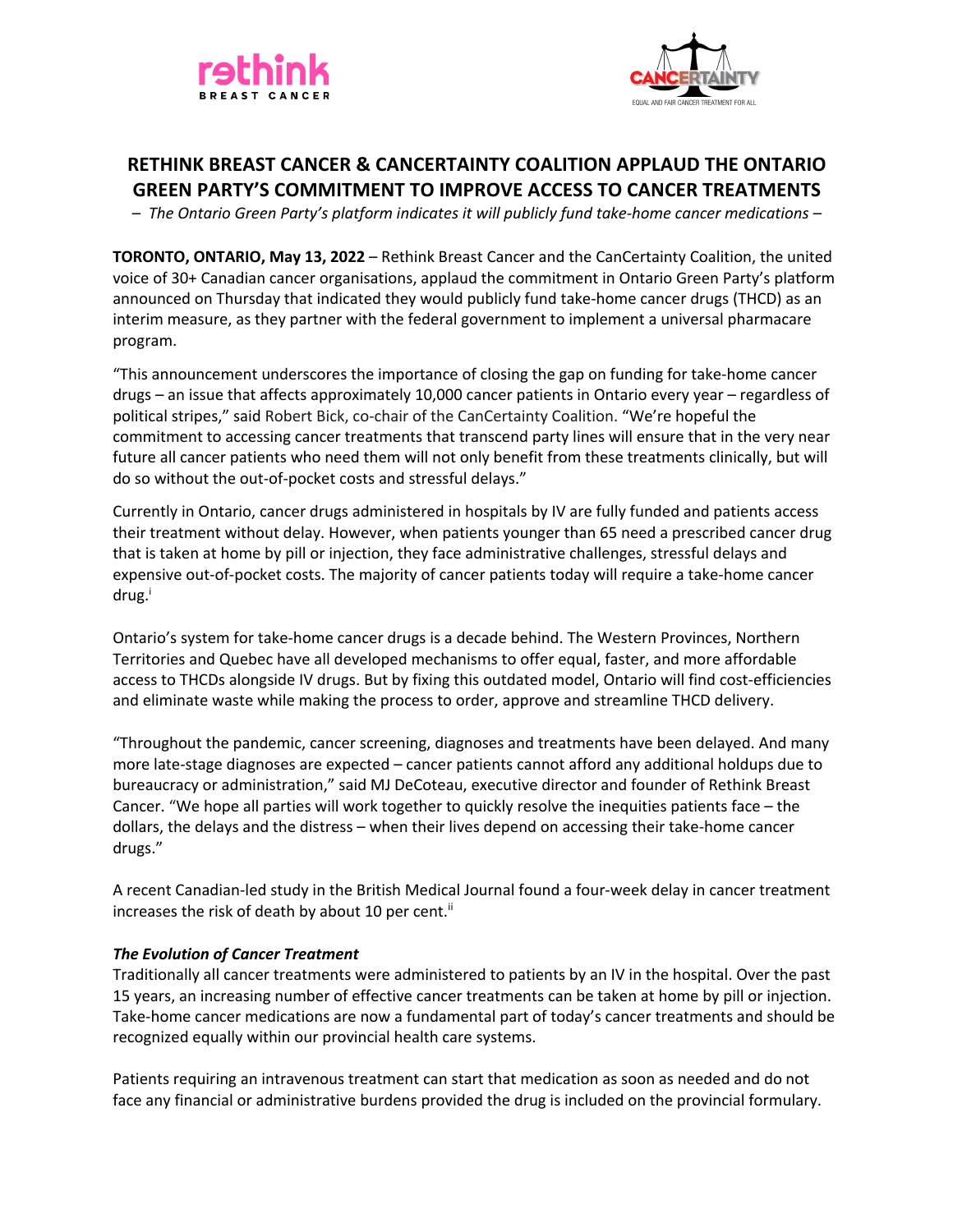



However, when take-home cancer medications are prescribed, patients in Ontario who are younger than 65 must first exhaust their private pay options (if they have them). This can take weeks to a month for approval (between  $17 - 30$  per cent have no insurances and  $33 - 40$  per cent are underinsured<sup>iii</sup>). Then, they must apply to the Ontario Trillium Drug Program – encountering more risky delays, taking on average another month for approval.<sup>iv</sup> Finally the patient must pay the government an average \$4,000/year deductible while working on a reduced income during treatment.

-30-

**For more information or to set up an interview, please contact:** Jilda.Lazer@ReverbConsulting.ca 647.290.7573

## **Video Content:**

Click the following names to watch these videos of patients struggling to access their cancer drugs:

- Suzanne and Diane both have metastatic breast cancer, but their treatments come in different forms (IV vs. pill). Diane had to jump through hoops and pay out of pocket to access treatment.
- Rebecca was diagnosed with the most aggressive brain cancer. The only treatment is in pill form, but it is not covered by Ontario's drug program because she is under 65.

## **About Rethink Breast Cancer**

Rethink Breast Cancer is a Canadian charity known for making positive change and rethinking the status quo when it comes to breast cancer. Rethink educates, empowers and advocates for system changes to improve the experience and outcomes of those with breast cancer, focusing on historically underserved groups: people diagnosed at a younger age, those with metastatic breast cancer and people systemically marginalized due to race, income or other factors. We uplift, inspire and most importantly, rethink breast cancer to help people live better and live longer. www.RethinkBreastCancer.com

## **About the CanCertainty Coalition**

The CanCertainty Coalition is the united voice of 30+ Canadian patient groups, cancer health charities, and caregiver organizations from across the country, joining together with oncologists and cancer care professionals to significantly improve the affordability and accessibility of take-home cancer treatments. For more information, visit www.CanCertainty.com

## **CanCertainty Coalition Members**

- Aplastic Anemia and Myelodysplasia Association of Canada
- Best Medicines Coalition
- Bladder Cancer Canada
- Brain Tumour Foundation of Canada
- Canadian Breast Cancer Network